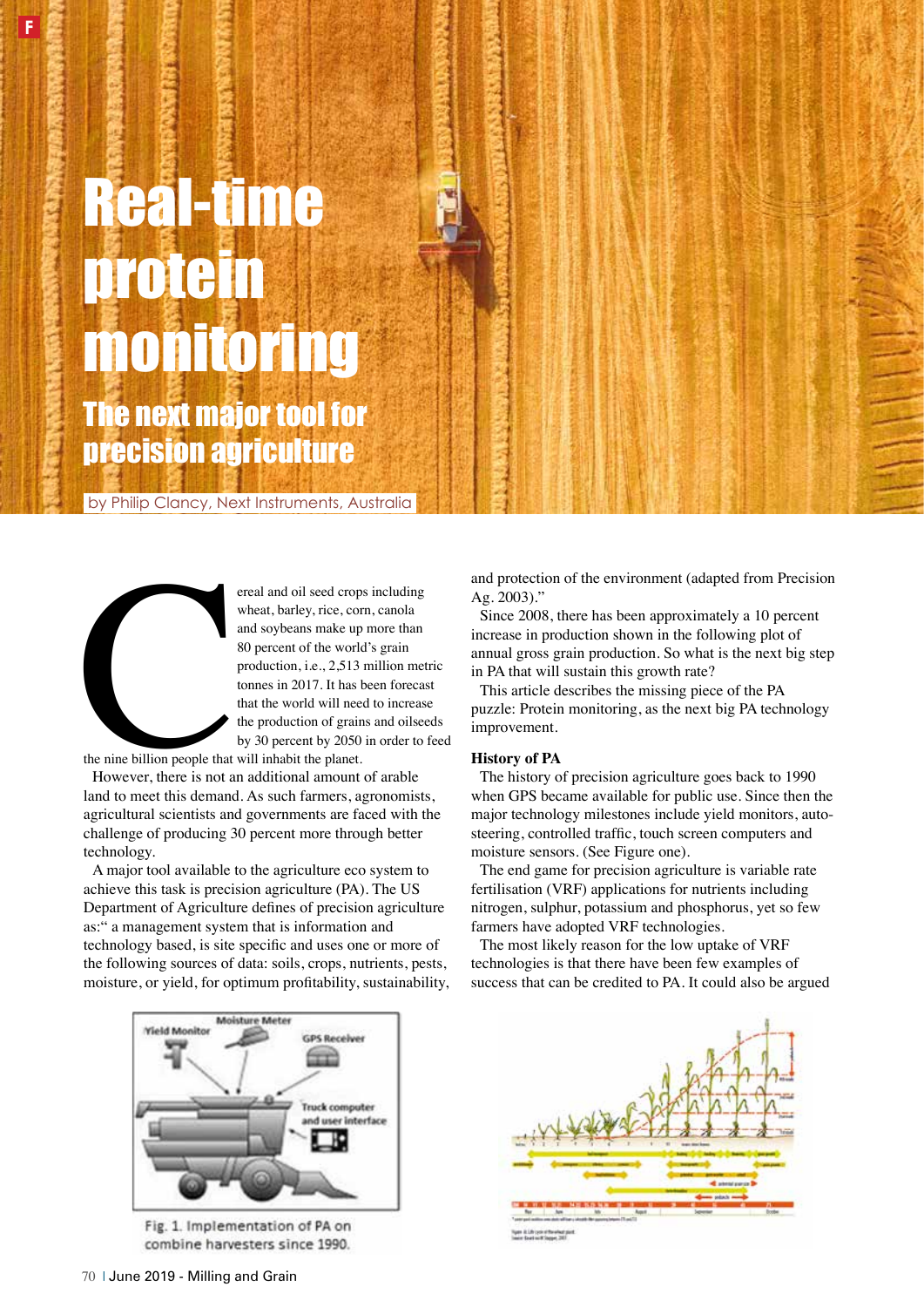that farmers fnd it too complex to translate data taken from their PA tools and create VRF prescriptions to use on seeders, spreaders and sprayers.

The next piece of the PA puzzle, i.e., On Combine NIR Analysis, offers a simple solution to the generation of VRF prescriptions based on using protein and yield maps to identify zones where plant growth and development has been limited by the amount of nutrients applied to the plants in the form of fertilizers.

#### **Description**

On Combine NIR Analysis is a technology whereby protein, moisture and oil in grains and oil seeds are measured in real time as the combine harvests the grain from the feld. Proteins are composed of carbon, hydrogen, nitrogen, sulphur and oxygen. Specifcally, proteins contain approximately 17.5 percent nitrogen and 3.5 percent sulphur by weight.

As such, for every tonne of grain or oil seeds harvested from the feld between 15 and 30kg of nitrogen and 3 and 7 kg of sulphur are removed from the soil in the form of protein in the seeds. Based on these relationships between protein and nitrogen and sulphur in the seeds, then the On Combine NIR Analyser provides a means of measuring nitrogen and sulphur availability and uptake across the feld.

Moisture is the major factor that infuences plant growth and development, however, nitrogen is the most important nutrient that is required by plants in order to fully grow and produce seeds. Figure two shows the growth stages of cereal crops such as wheat and barley. Nitrogen is required at all stages of the plant growth cycle and the majority of



the nitrogen is taken up during the stem elongation and leaf formation stages.

However, soil nitrogen is critical at the emergence stage because the plant needs nitrogen for tiller production. The number of tillers should be between six and eight in a healthy plant. If there is insufficient nitrogen available in the soil at the tillering stage, then the plant will produce less tillers, i.e. between two-to-four.

The number of tillers dictates the number of stems and, thereby, heads of grains. Once the plant reaches the stem elongation stage, then the plant cannot produce more tillers or stems. The yield potential is set by the number of tillers that grow to produce stems and heads, and no amount of nitrogen is going to increase the yield beyond what can be achieved through the available tillers.

As the stems grow and leaves emerge nitrogen and sulphur are required in the process of photosynthesis to produce sugars which the plant needs to drive cell production and thereby biomass. The fowering stage is where the heads emerge and are pollinated. If there is insuffcient nitrogen available at this stage the plant may



## square silo expert





Belgium HQ +32 51 72 31 28<br>Asia Sales Office +65 8222 90 96 www.sce.be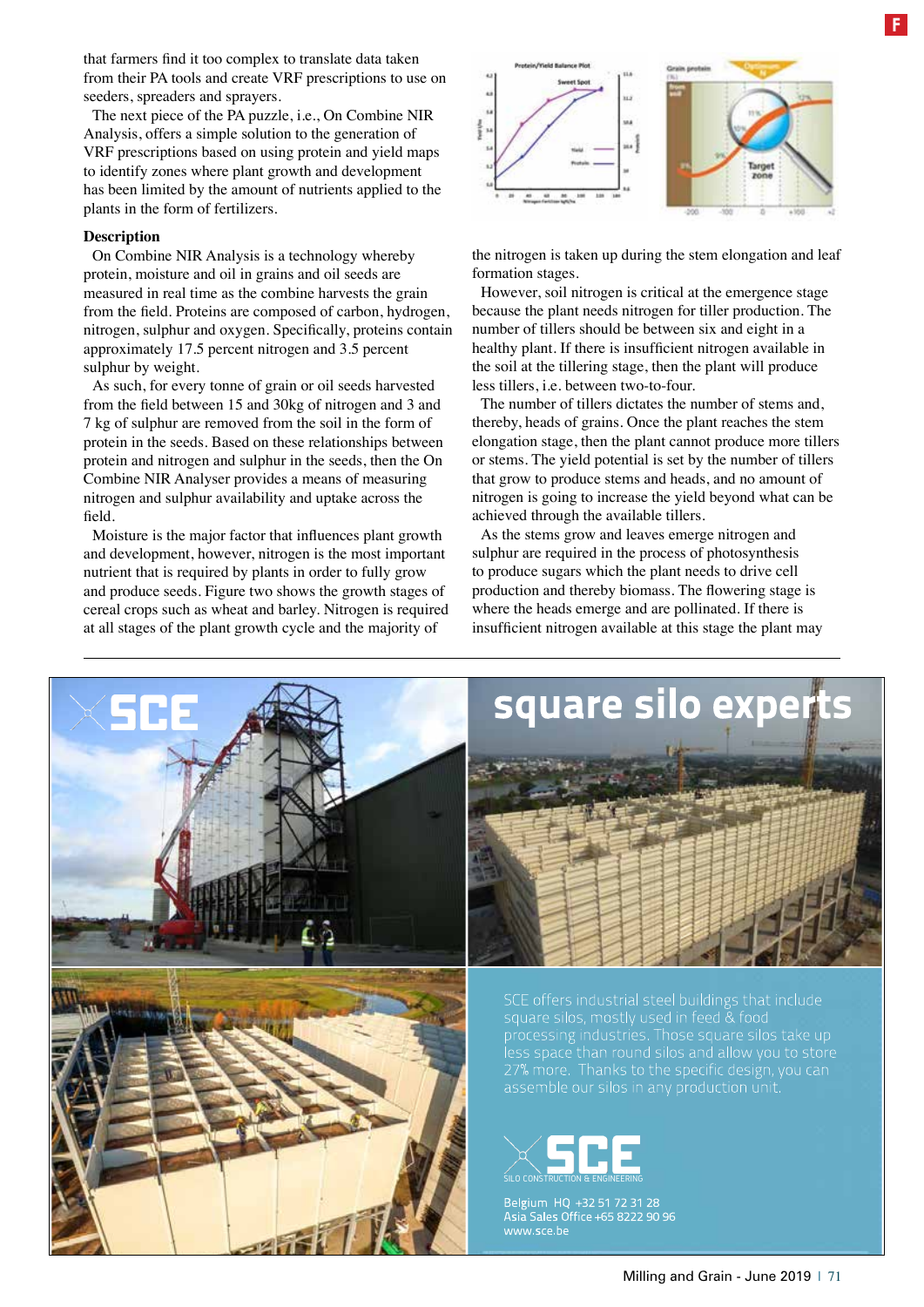

abort some heads in order to ensure that whatever nitrogen is available will be used to see seeds grow and release.

The last stage is the flling of the seeds. If there is enough nitrogen available, then the seeds will fully develop with starch and protein. If there is excess nitrogen, then the plant will direct the nitrogen towards producing protein.

If there is enough water available throughout the growth and development stages then the yield and the protein will be determined by the availability and uptake of nutrients of which nitrogen is the most important.

#### **Protein/nitrogen/yield balance**

Protein is related to nitrogen as discussed above, however the relationship between protein and yield is not so obvious. In 2013, Greg McDonald and Peter Hooper from the University of Adelaide's School of Agriculture wrote an article for the GRDC titled: 'Nitrogen decisions – Guidelines and rules of thumb'.

They referenced a paper written in 1963 by JS Russell for the Australian Journal of Experimental Agriculture and Animal Husbandry where he "described the idea of using grain protein concentration to assess the likelihood of N responsiveness in wheat cropping systems. He suggested that yield responses were most likely when grain protein concentration was < 11.4 percent".

McDonald and Hooper went on to say, "Based on recent trial data, the general conclusion still appears valid: 100 percent of all trials where grain protein concentration of the unfertilised control was <8.5 percent were responsive to N and would have given yield response of 14kg/kg N. When grain protein concentration was >11.5 percent, only 32 percent of the trials were responsive to N and the mean yield response was zero".



Fig 6, Protein/Yield Correlation Map

and Yard Maps, 2017

They concluded; "While this relationship can't be used to make in-season N decisions it may be useful in helping to assess the degree of N stress during the previous season and making post-harvest assessments of N management strategies, which can help in future plantings."

Other scientists and agronomists have written about the relationship between protein content of the fnished grain and the yield. Steve Larocque, Beyond Agronomy, Canada, publishes a newsletter that is read by more than 8000 precision farmers and agronomists around the world.

Mr Larocque pointed out in his newsletter that there is a fne balance in applying nitrogen to a barley crop where the objective is to optimise the yield and restrict the protein to less than 13 percent. He states, "The hard part is fnding the right nitrogen rate to produce maximum yield with a protein that falls below 13 percent but higher than 12 percent. When your malt protein is lower than 12.5 percent you know you're leaving yield on the table. If you shoot too high you end up with high protein and no malt selection."

Mr Larocque referred to the balance as the "sweet spot" where the yield was optimised and the protein grade realised the highest crop payments.

Thane Pringle, Independent Precision Agriculture, Yenda, NSW, explains how nitrogen is used by plants and how nitrogen is made available from the soil to the plants. He showed a plot (see fgure three) of yield vs nitrogen fertiliser application vs protein content of the grain. Brill et al state in their original paper, "As the rate of N supply is increased, yield will generally increase to a maximum level, whereas protein may continue to increase with further N application. This is demonstrated by the results from a trial at Parkes in 2011, sown as part of the GRDCfunded Variety Specifc Agronomy Project.

"Wheat yield was responsive to N fertiliser but at a reducing rate where N was applied in 30 kg/ha increments. Yield was maximised with N application of 90 kg/ha. Protein increased linearly for each 30 kg/ha increment up to 120 kg/ha N. In this trial, yield appeared to be maximised at a grain protein concentration of 11.2 percent, a useful 'rule of thumb' in deciding whether a crop was yield limited by N."

Professor Roger Sylvester-Bradley, UK, in a HGCW booklet titled Nitrogen for Winter Wheats—Management Guidelines, wrote, "Grain protein with optimum N for yield in feed varieties is consistently about 11 percent (1.9 percent N). Bread making varieties optimise for yield at around 12 percent protein and often need extra N to achieve a market specifcation of over 13 percent. Low grain protein – less than 10 percent for feed varieties – Indicates sub-optimal N use." (See fgure four).

#### **Protein/yield correlation**

Figure 5 shows four scenarios for the relationship between protein and yield.

The possible explanations for these scenarios are: Low yield  $+$  low protein  $=$  Insufficient nitrogen throughout all growth stages

Low yield  $+$  high protein  $=$  Insufficient nitrogen in the tillering stage but sufficient nitrogen in the flowering and flling stages. However, there may be some other issues limiting yield apart from nitrogen.

High yield  $+$  low protein  $=$  Sufficient nitrogen in the tillering and stem elongation stages but insufficient nitrogen in the flling stages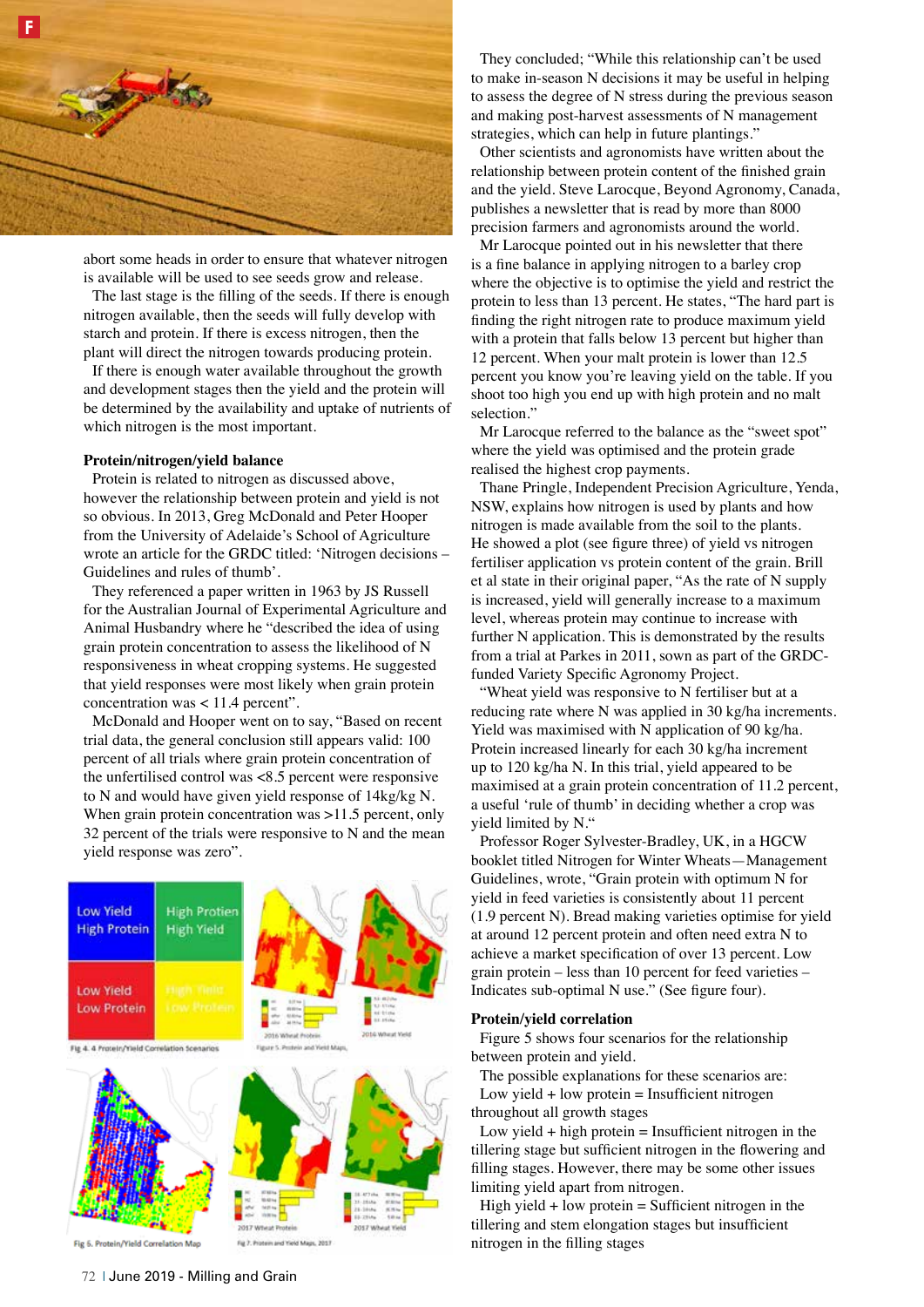# **PINGLE. PROFESSIONAL MANUFACTURER OF GRAIN MACHINERY**

**★ INTEGRATED MILLING SOLUTION PROVIDER ★ ISO 9001:2015 CERTIFIED**

螺帽





CHINA HEBEI PINGLE FLOUR MACHINERY GROUP CO. LTD 中国河北苹乐面粉机械集团有限公司 Add: Zhengding, Shijiazhuang, Hebei, China Tel: +86-311-88268111 Fax: +86-311-88268777 E-mail:pingle@pingle.cn / www.plflourmill.com